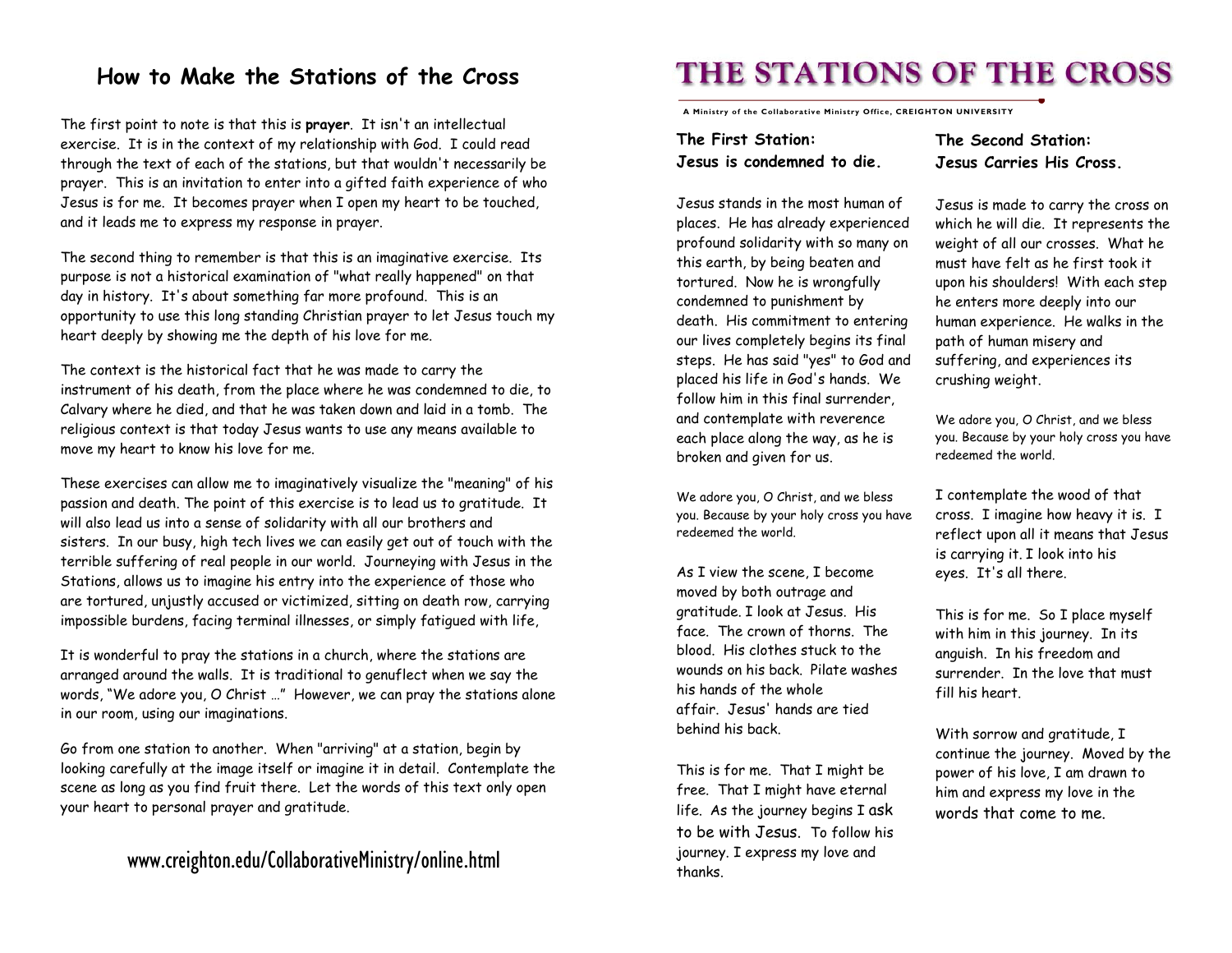## **The Third Station: Jesus Falls the First Time.**

The weight is unbearable. Jesus falls under it. How could he enter our lives completely without surrendering to the crushing weight of the life of so many on this earth! He lays on the ground and knows the experience of weakness beneath unfair burdens. He feels the powerlessness of wondering if he will ever be able to continue. He is pulled up and made to continue.

We adore you, O Christ, and we bless you. Because by your holy cross you have redeemed the world.

I accept his love and express my thanks.

I stare at the weakness in his eyes. I can look at his whole body and see the exhaustion. As I behold him there on the ground, being roughly pulled up, I know forever how profoundly he understands my fatigue and my defeats.

This is for me. In grief and gratitude I want to let him remain there. As I watch him stand again and gain an inner strength, I accept his love and express my thanks.

## **The Fourth Station: Jesus Meets His Mother.**

Jesus' path takes him to a powerful source of his strength to continue. All his life, his mother had taught him the meaning of the words, "Behold, the handmaid of the Lord." Now they look into each other's eyes. How piercedthrough her heart must be! How pained he must be to see her tears! Now, her grace-filled smile blesses his mission and stirs his heart to its depth. Love and trust in God bind them together.

We adore you, O Christ, and we bless you. Because by your holy cross you have redeemed the world.

This is for me. Such incredible freedom. The availability of a servant.

I find the words to express what is in my heart.

As I watch them in this place along the way, I contemplate the mystery of love's power to give strength. She knows the sorrow in every mother's heart, who has lost a child to tragedy or violence. I look at the two of them very carefully, and long for such love and such peace.

For me. That I might love as I have been loved. I pour out my heart to the God of all mercies.

## **The Fourteenth Station: Jesus Is Laid In The Tomb.**

They take the body of Jesus to its resting place. The huge stone over the tomb is the final sign of the permanence of death. In this final act of surrender, who would have imagined this tomb would soon be empty or that Jesus would show himself alive to his disciples, or that they would recognize him in the breaking of bread? Oh, that our hearts might burn within us, as we realize how he had to suffer and die so as to enter into his glory, for us.

We adore you, O Christ, and we bless you. Because by your holy cross you have redeemed the world.

I pause to contemplate this act of closure on his life. In solidarity with all humanity, his body is taken to its grave.

I stand for a moment outside this tomb. This final journey of his life has shown me the meaning of his gift of himself for me. This tomb represents every tomb I stand before with fear, in defeat, struggling to believe it could ever be empty.

In the fullness of faith in the Risen One, given by his own Holy Spirit, I express my gratitude for this way of the cross. I ask Jesus, whose hands, feet and side still bear the signs of this journey, to grant me the graces I need to take up my cross to be a servant of his own mission.

> This text is taken from the *Online Stations of the Cross*, which is one of the sites on the *Online Ministries* web site at CREIGHTON UNIVERISTY, in Omaha, Nebraska.

www.creighton.edu/CollaborativeMinistry/ online.html

This text may be freely reproduced for individual, group or community use. It may not be sold or duplicated on the web.

When reproduced, this acknowledgement must remain part of the text.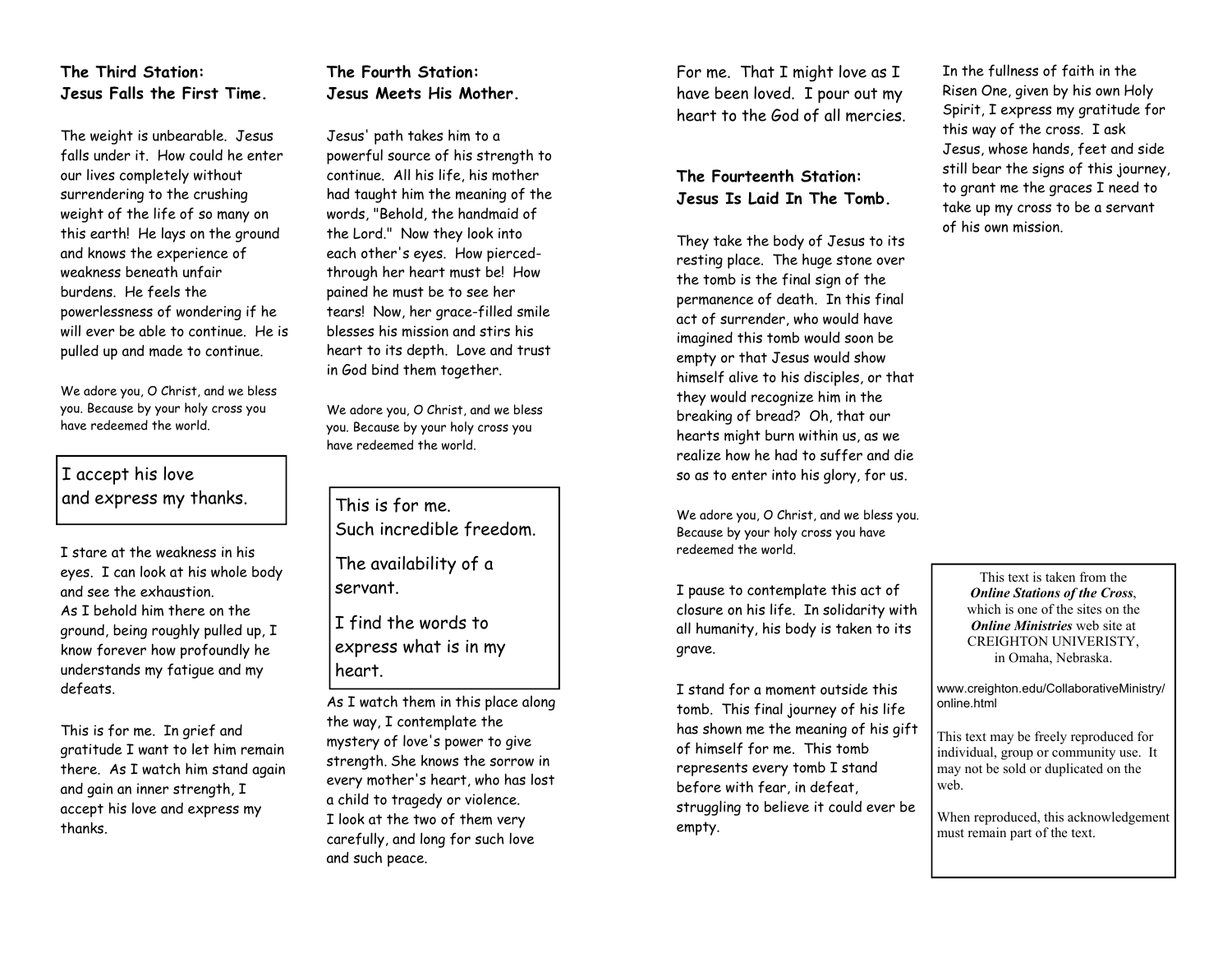I make myself watch the nails being driven through his flesh. And I watch his face. I contemplate the completeness of his entry into our lives. Can there be any pain or agony he would not understand?

This is for me. Nailed to a cross to forever proclaim liberty to captives. What sorrow and gratitude fill my heart!

#### **The Twelfth Station: Jesus Dies On The Cross.**

Between two criminals, a mocking title above his head, with only Mary and John and Mary Magdalene to support him, Jesus surrenders his last breath: "Into your hands I commend my spirit."

We adore you, O Christ, and we bless you. Because by your holy cross you have redeemed the world.

I stand there, at the foot of the cross, side by side with all of humanity, and behold our salvation. I carefully watch and listen to all that is said.

## This is for me.

Nailed to a cross to forever proclaim liberty to captives.

What sorrow and gratitude fill my heart!

And then, I experience the one who gives life pass from life to death, for me. I console Mary and John and Mary. And let them console me.

This is the hour to express the deepest feelings within me.



**The Thirteenth Station: Jesus Is Taken Down From The Cross.**

What tender mourning! Jesus' lifeless body lays in his mother's arms. He has truly died. A profound sacrifice, complete.

We adore you, O Christ, and we bless you. Because by your holy cross you have redeemed the world.

I behold this scene at the foot of the cross. I contemplate touching, caressing his body. I remember all his hands have touched, all who have been blessed by his warm embrace. I pause to let it soak in. He knows the mystery of death. He has fallen into God's hands.

This is for me. Such incredible freedom. The availability of a servant. I find the words to express what is in my heart.

**The Fifth Station: Simon Helps Jesus Carry His Cross.**

Jesus even experiences our struggle to receive help. He is made to experience the poverty of not being able to carry his burden alone. He enters into the experience of all who must depend upon others to survive. He is deprived of the satisfaction of carrying this burden on his own.

We adore you, O Christ, and we bless you. Because by your holy cross you have redeemed the world.

I look into his face and contemplate his struggle. His weariness and fragility. His impotence. I see how he looks at Simon, with utmost humility and gratitude.

I say what is in my heart, with deep feeling.

This is for me. So I feel anguish and gratitude. I express my thanks that he can continue this journey. That he has help. That he knows my inability to carry my burden alone.

I say what is in my heart, with deep feeling.

## **The Sixth Station: Veronica Wipes the Face of Jesus.**

Jesus' journey is at times brutal. He has entered into the terrible experiences of rejection and injustice. He has been whipped and beaten. His face shows the signs of his solidarity with all who have ever suffered injustice and vile, abusive treatment. He encounters a compassionate, loving disciple who wipes the vulgar spit and mocking blood from his face. On her veil, she discovers the image of his face - his gift to her. And, for us to contemplate forever.

We adore you, O Christ, and we bless you. Because by your holy cross you have redeemed the world.

I see the depth of his suffering in solidarity with all flesh.

What does the face of Jesus hold for me? What do I see, as I look deeply into his face? Can I try to comfort the agony and pain? Can I embrace him, with his face so covered with his passion?

The veil I behold is a true icon of his gift of himself. This is for me. In wonder and awe, I behold his face now wiped clean, and see the depth of his suffering in solidarity with all flesh.